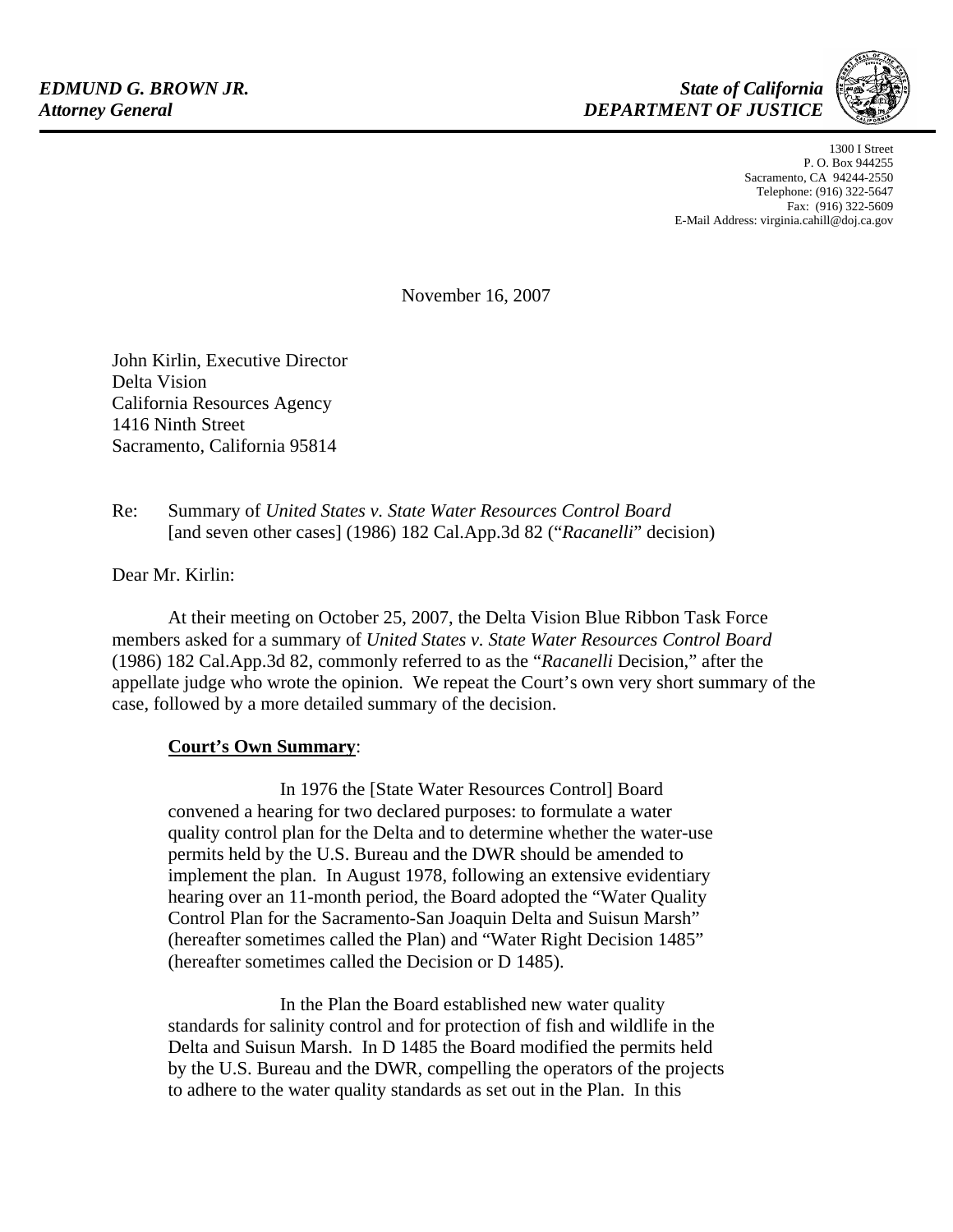> appeal we are requested to review the validity of those actions: namely, the Board's establishment of water quality objectives in the Plan and its modification of the water-use permits in the Decision.

 We will conclude, inter alia, that the modification of the projects' permits in order to implement the water quality standards was a proper exercise of the Board's water rights authority. We will also conclude that in establishing only such water quality standards as will protect Delta water users against the effects of project activities, the Board misconceived the scope of its water quality planning function. Finally, we will determine that the Board has the power and duty to provide water quality protection to the fish and wildlife that make up the delicate ecosystem within the Delta.

(*Racanelli*, *supra*, 182 Cal.App.3d at pp. 97-98.)

#### **Overview of Key Points**

 The *Racanelli* Decision is long and complex. There are literally a dozen holdings on various issues. Some of the more important ones are in the following areas. First, the Court held that the State Water Resources Control Board erred when it based the water quality standards in its water quality plan on the water quality conditions that would have been present in the Delta if the Central Valley Project (CVP) and State Water Project (SWP) had never been built ("without project" conditions) and then imposed the obligation to meet them on the CVP and SWP alone. The Board should have established the water quality standards at the level needed to protect all beneficial uses in the Delta, even if that meant that other water users would also have to contribute to meet them. Second, in response to various claims by the federal government and its contractors, the Court held that the Board's actions did not violate the CVP's water rights priorities, did not impair the federal contractors' contract rights, and were not preempted by federal law. Third, the Court held that the public trust doctrine, as enunciated in the *National Audubon Society* case, permits the Board to reconsider past water allocation decisions, and amend water rights if necessary to protect fish and wildlife.

#### **Detailed Summary of Court's Decision**

 Background: As the Court notes in its summary, in 1976, the State Water Resources Control Board undertook a combined water quality/water rights proceeding for two purposes: to formulate a new water quality control plan for the Delta and to determine whether the water rights permits held by the U.S. Bureau of Reclamation for the Central Valley Project and by the California Department of Water Resources for the State Water Project should be amended to implement the plan. The Board conducted an extensive evidentiary hearing, and in August, 1978, it adopted a Water Quality Control Plan for the Sacramento-San Joaquin Delta and Suisun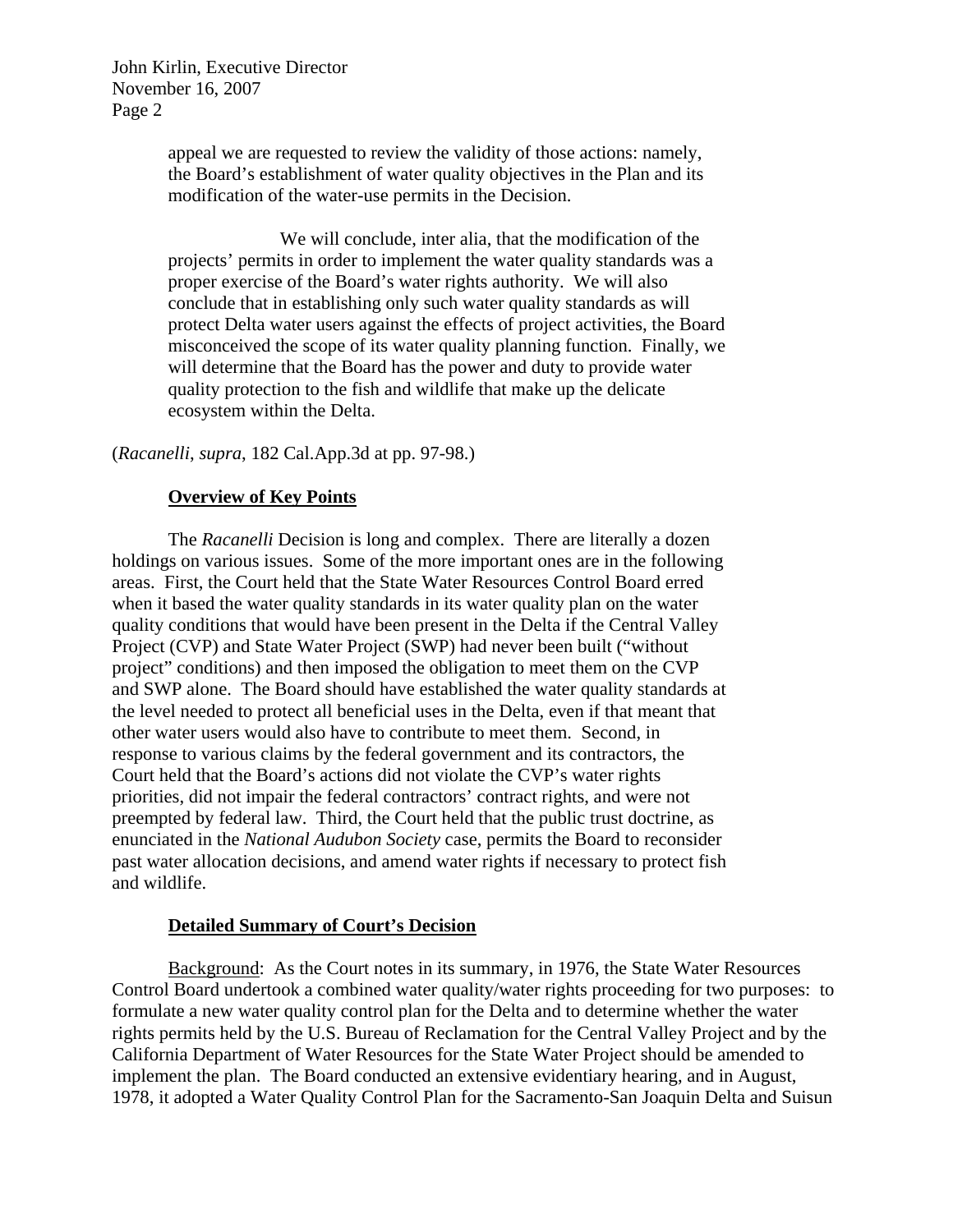Marsh and Water Right Decision 1485. The water quality plan adopted standards for salinity control and for protection of fish and wildlife based on "without project" conditions. In other words, the standards were designed to attain the level of water quality that would be present in the absence of the Projects. In Decision 1485, the Board modified the permits held by the Bureau and DWR, requiring the operators of the projects to comply with the standards set out in the Plan.

 Procedural History: Eight petitions for writ of mandate were filed challenging the Board's establishment of the water quality standards and/or its modification of the water rights permits. In addition to the United States, lawsuits were filed by the Central Valley East Side Project Association, the Kern County Water Agency, the San Joaquin County Flood and Water Conservation District, the South Delta Water Agency, the Contra Costa Water Agency, Fiberboard Corporation and Crown Zellerbach Corporation. The cases were coordinated in the trial court. The trial court upheld the authority of the Board to impose the water quality standards upon the projects but rejected the standards as inadequate. It issued a writ of mandate ordering the Board to set aside its plan and decision. Virtually all the parties appealed. The cases were consolidated on appeal. As described below, the Court of Appeal held that the water quality standards were not validly established, but in light of the Board's assurance that it was commencing a new water quality proceeding, the Court did not order the Board to set aside the Plan or Decision 1485. The Court thus reversed the trial court judgment granting a writ of mandate commanding the Board to set aside the Plan and Decision.

 Preliminary Discussion: The decision contains an extended discussion of the water projects, the law of water rights, available water supply, the public interest, the projects' water rights and water quality in the Delta. (*Racanelli,* at pp. 98-111.) In the section dealing with the law of water rights, the Court notes that in its role of issuing appropriation permits, the Board has two primary duties: "1) to determine if surplus water is available and 2) to protect the public interest." (*Id.* at p. 102.) The Board has the power to issue appropriative rights for beneficial purposes "under such terms and conditions as in its judgment will best develop, conserve, and utilize [the water] in the public interest." (Wat. Code, § 1253.) Not only consumptive uses, but nonconsumptive or "instream uses" are beneficial uses which are to be protected in the public interest. (*Racanelli*, at p. 103.)

 Under the heading Water Quality in the Delta, the Court cites Water Code section 13000, which provides that activities which may affect the quality of the waters of the state shall be regulated "to attain the highest water quality which is reasonable, considering all demands being made and to be made on those waters and the total values involved, beneficial and detrimental, economic and social, tangible and intangible." The Board is required to "establish such water quality objectives . . . as in its judgment will ensure the reasonable protection of beneficial uses." (*Racanelli*, at p. 110, citing Wat. Code, § 13241.)

 Major Holdings: The Court addressed a number of major issues and resolved them as follows. The summary below is based entirely on the Court's decision. We use the headings of the opinion itself for clarity.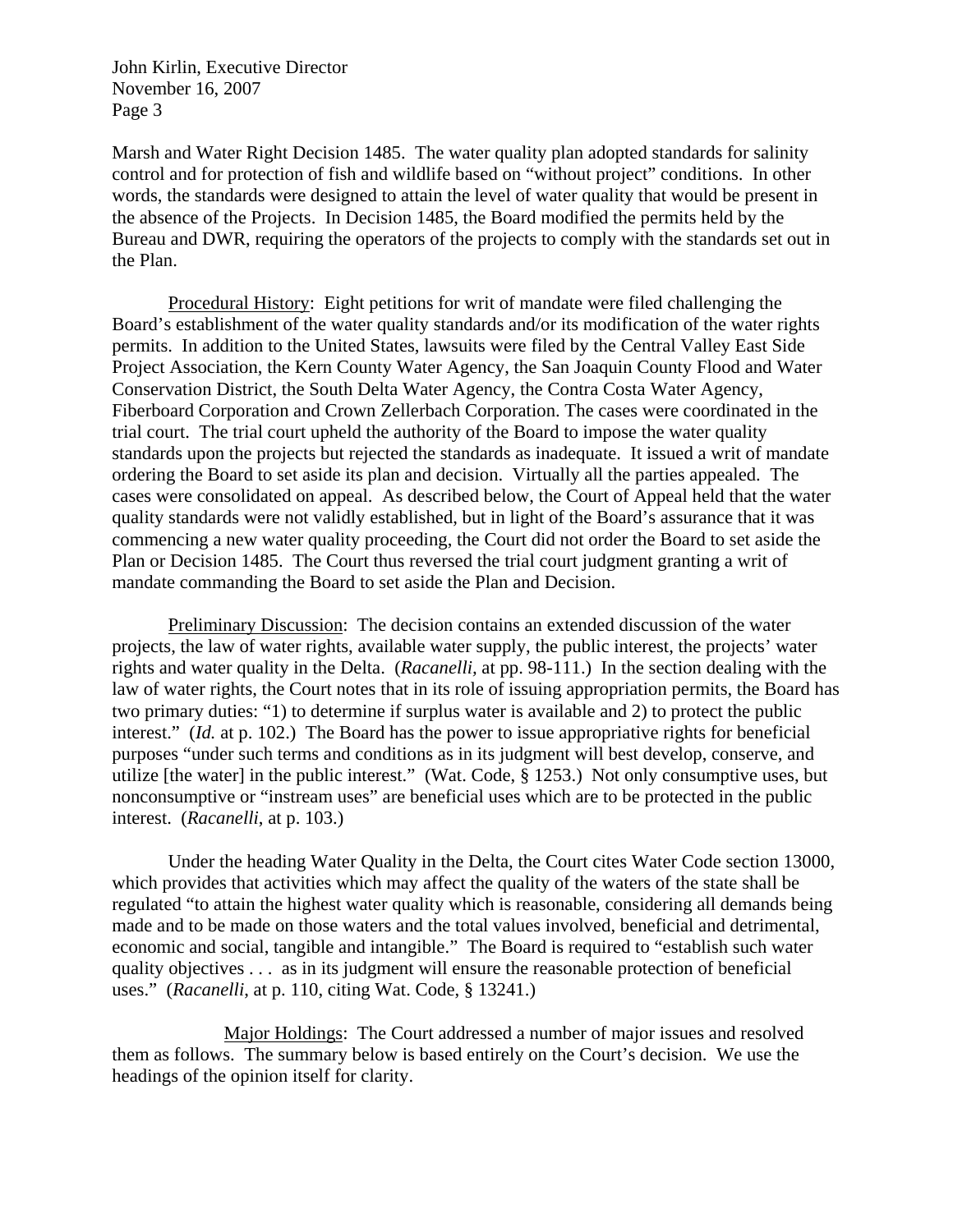# **I. Water Quality Standards for Consumptive Uses**

## A. *Use of "Without Project" Standards for the Central and Western Delta.*

In adopting water quality standards to protect consumptive uses of Delta waters, the Board employed a "without project" level of protection. The objectives were designed to maintain the levels of water quality in the Delta which would theoretically exist if the projects had never been constructed. The Board used the "without project" conditions as the measure of water flows necessary to protect the existing *water rights* in the Delta. The Court concluded that this was error. In its water quality role, the Board's task is not to protect water rights, but *beneficial uses*. Moreover, the without project standards protected Delta waters only from degradation by the projects, while it was the Board's responsibility to also protect against degradation by other users. The Board must consider all competing demands for water in determining what is a reasonable level of water quality protection. The procedure followed by the Board, combining the water quality and water rights functions in a single proceeding, "was unwise." (*Racanelli* at pp. 115-123.) The Court concluded that the Board did not set the water quality objectives in the manner required by law, and the objectives were thus invalid. However, because the Board had announced its intention to conduct hearings during 1986 to establish new and revised standards, the Court did not require the Board to set the Plan aside.

#### B. *Adequacy of Interim Standard for the Southern Delta.*

For similar reasons, the Court found that the Board erred in establishing water quality standards designed to protect agricultural uses in the southern Delta. The Board believed that the SWP and the CVP projects whose permits were before it (which did not include Friant or New Melones permits) were not the cause of the water quality problems in the southern Delta, and thus believed that it could not modify the project permits before it to meet a new standard. It chose to retain an existing southern Delta agricultural water quality standard as an interim level of protection. The Court concluded that use of without project conditions and a focus on protecting southern Delta users was a flawed approach. The Board should have set water quality standards so as to provide reasonable protection to beneficial uses, considering all the demands made upon the water. (*Id*. at pp. 121-123, citing Wat. Code, §§ 13000, 13241.)

## **II. Enforcement of Water Quality Standards for Consumptive Uses.**

## A. *Validity of Program Limited to Projects.*

The Court observed that the Board's power to enforce water quality standards was unclear. The Legislature has not given the Board explicit authority in the Porter-Cologne Water Quality Control Act to enforce compliance with the standards it sets. The principal enforcement mechanism available to the Board is its regulation of water *rights* to limit diversions which cause degradation to water quality. Although the Court had found that the without project standards were inadequate to establish water quality objectives, "there is no legal impediment to the Board's use of such standards to enforce water quality objectives against the projects themselves.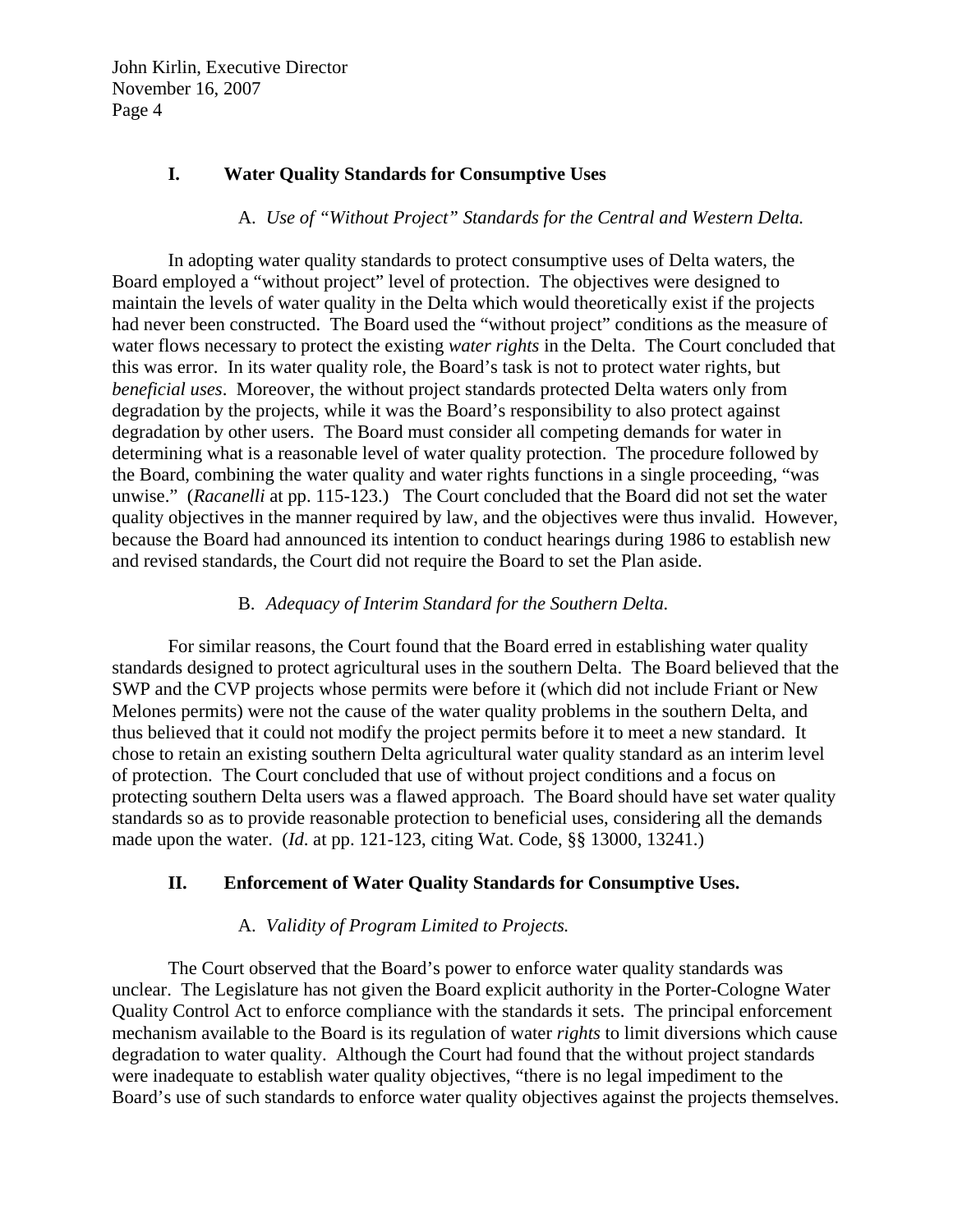The implementation program was flawed by reason of the Board's failure, in its water quality role, to take suitable enforcement action against other users as well." (*Id*. at p. 126.)

## B. *Authority of Board to Modify Permits to Enforce Water Quality Control Standards.*

 The Bureau of Reclamation and federal contractors had argued that the Board had no authority to modify the appropriative rights held by the United States for the operation of the CVP. The Court ruled to the contrary, because the Board has reserved jurisdiction to do so. Various Board decisions had reserved jurisdiction to "coordinate" the terms of the CVP permits with the SWP and other units of the CVP, and Water Code section 1394 expressly granted the Board the authority to reserve jurisdiction in order to impose new terms and conditions when necessary. The Court concluded that imposition of a term that would compel the projects to provide salinity control in the Delta by maintaining the water quality standards of the plan was within the Board's authority to amend or modify permit terms. (*Id.* at pp. 127-129. )

 In addition, the Board was also authorized to modify permit terms under its power to prevent waste or unreasonable use or unreasonable methods of diversion of water, under California Constitution, Article X, section 2. The Board had determined that changed circumstances revealed new information about the adverse effects of the projects and that such information necessitated revisions to water quality standards. It made an implicit finding that the projects' methods of use had become unreasonable because of their deleterious effects upon water quality. This was essentially a policy judgment that the Board was qualified to make in view of its special knowledge and expertise. (*Id*. at pp. 129-30.)

## C. *Joint Responsibility to Maintain and Monitor Water Quality.*

In the Water Quality Control Plan, the Board determined that project operations should be coordinated, and in Decision 1485, it made the projects equally responsible for maintaining water quality and performing monitoring in the Delta. The United States challenged this imposition of joint responsibility, alleging impairment of its prior vested water rights. (CVP rights are mostly senior to SWP rights.) The Court held that the Board's reserved power to modify the permits included the authority to impose responsibility to maintain water quality upon the projects equally. Indeed, the Court noted that the Board's power to set permit terms includes the power to consider the "relative benefit" to be derived. (Wat. Code, § 1257. ) It opined that, "logically [the Board] should also be authorized to alter the historic rule of 'first in time, first in right' by imposing permit conditions which give a higher priority to a more preferred beneficial use even though later in time." (*Racanelli*, at p. 132, citing Hutchins, *The California Law of Water Rights*.)

## D. *Interference with Congressional Purposes.*

The Bureau of Reclamation had argued that the Board lacked authority to regulate a federal facility. The Court disagreed. The CVP had been made expressly subject to the federal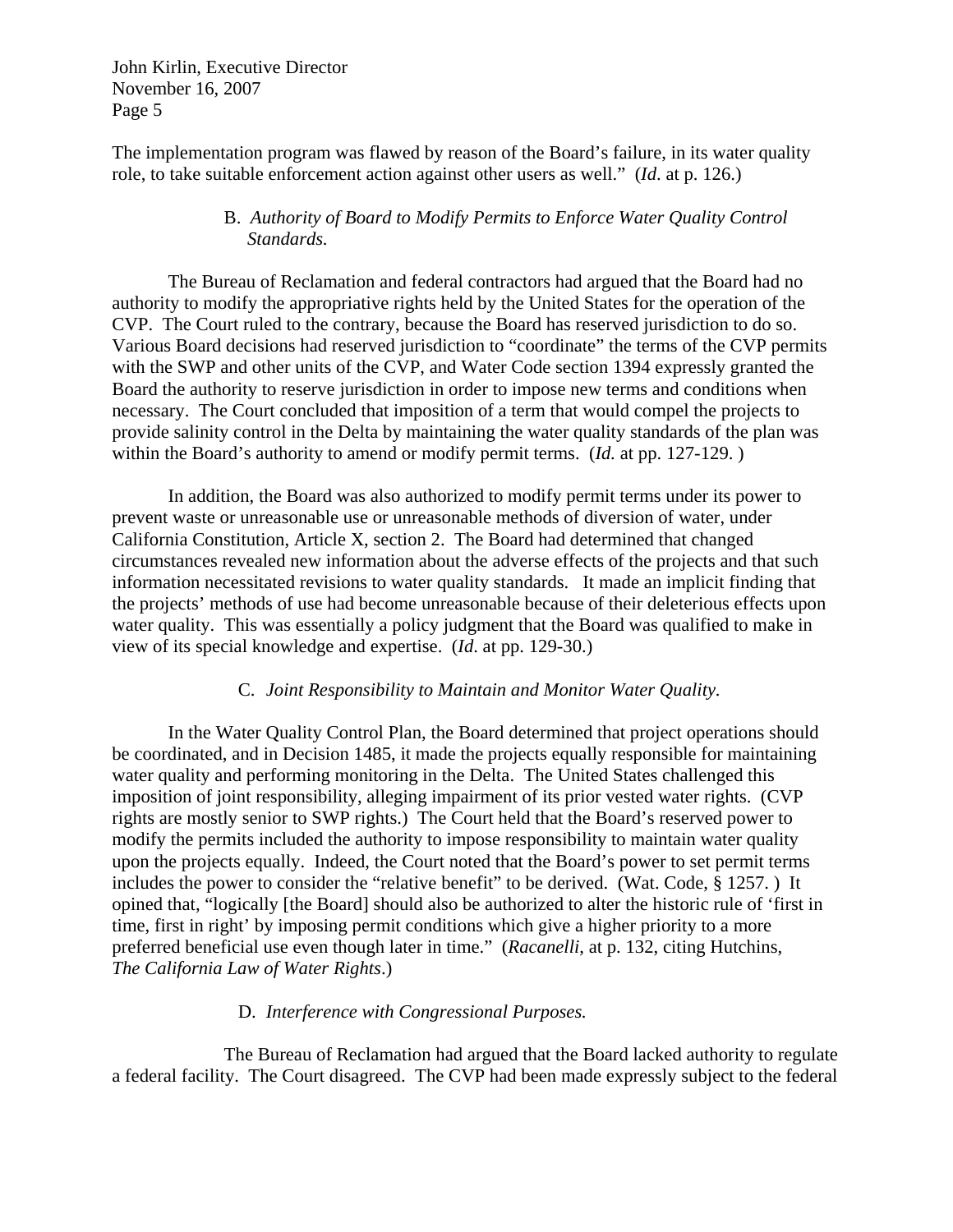Reclamation Act of 1902, and section 8 of that Act prohibits interference with state water law. In *California v. United States* (1978) 438 U.S. 645, the United States Supreme Court held that under section 8, state-imposed conditions on federal projects were valid as long as such conditions were not "inconsistent with congressional directives." (*Id*. at p. 679.) River regulation was one of the purposes for which the CVP was authorized, and the *Racanelli* Court was persuaded that salinity control was encompassed in river regulation. Moreover, section 313 of the Federal Water Pollution Control Act requires federal facilities to comply with state water quality controls. (33 U.S.C. § 1323.)

#### E. *Contra Costa Canal Standards.*

The Water Quality Control Plan had included salinity control standards for the protection of municipal and industrial uses of water taken from the Contra Costa Canal. The Contra Costa Water District held neither riparian nor appropriative rights of its own, but operated the canal under a water purchase contract with the Bureau of Reclamation, which provided no guarantee for the quality of the water to be delivered. The Court considered whether the Watershed Protection Act (Wat. Code, §§ 11460-11463) or the Delta Protection Act (Wat. Code, §§ 12200—12220) required the projects to leave enough water in the Delta for purposes of salinity control. As a water rights matter, the Board had concluded that the projects were responsible only for maintaining the salinity levels that would exist had they never been built. However, with respect to drinking water, the Board set a higher standard in its water quality plan in order to ensure public health and the Court concluded that it was authorized to do so.

 The Court decided that "the Board's authority in setting water quality standards is *not*  limited to the protection of water rights but extends to the protection of *all beneficial uses* from degradation of water quality, even if the resulting level of water quality exceeds that provided by water rights." (*Racanelli*, at p. 141, emphasis in original.) The Board was authorized to impose on the projects such terms and conditions as would, in its judgment, best serve "the public interest." (*Id.* citing Wat. Code, §§ 1253, 1257, 1258 and cases.) However, the Board had not made any findings reflecting its balancing between domestic uses of water from the Delta and the domestic uses of export recipients. The Board did not resolve the issue of "[w]hether the projects should be required to bear the costs of releasing additional water for outflow to ensure salinity control, or whether the release requirements should be conditional upon the execution of a repayment contract between the recipient district and one of the projects." The Court advised that in the future hearings, the Board should make specific findings as to whether it is reasonable and in the public interest for the projects to provide water for water quality control for the Contra Costa Canal without a repayment obligation. (*Racanelli*, at pp. 141-143.)

 The Court also held that the Board properly eliminated a standard at Antioch for the benefit of riparian corporations, because meeting that standard would require a wasteful release of 25 acre-feet of water for each acre-foot diverted. The Board's obligation is to provide "reasonable" protection for beneficial uses. (*Id*. at pp. 143-44.)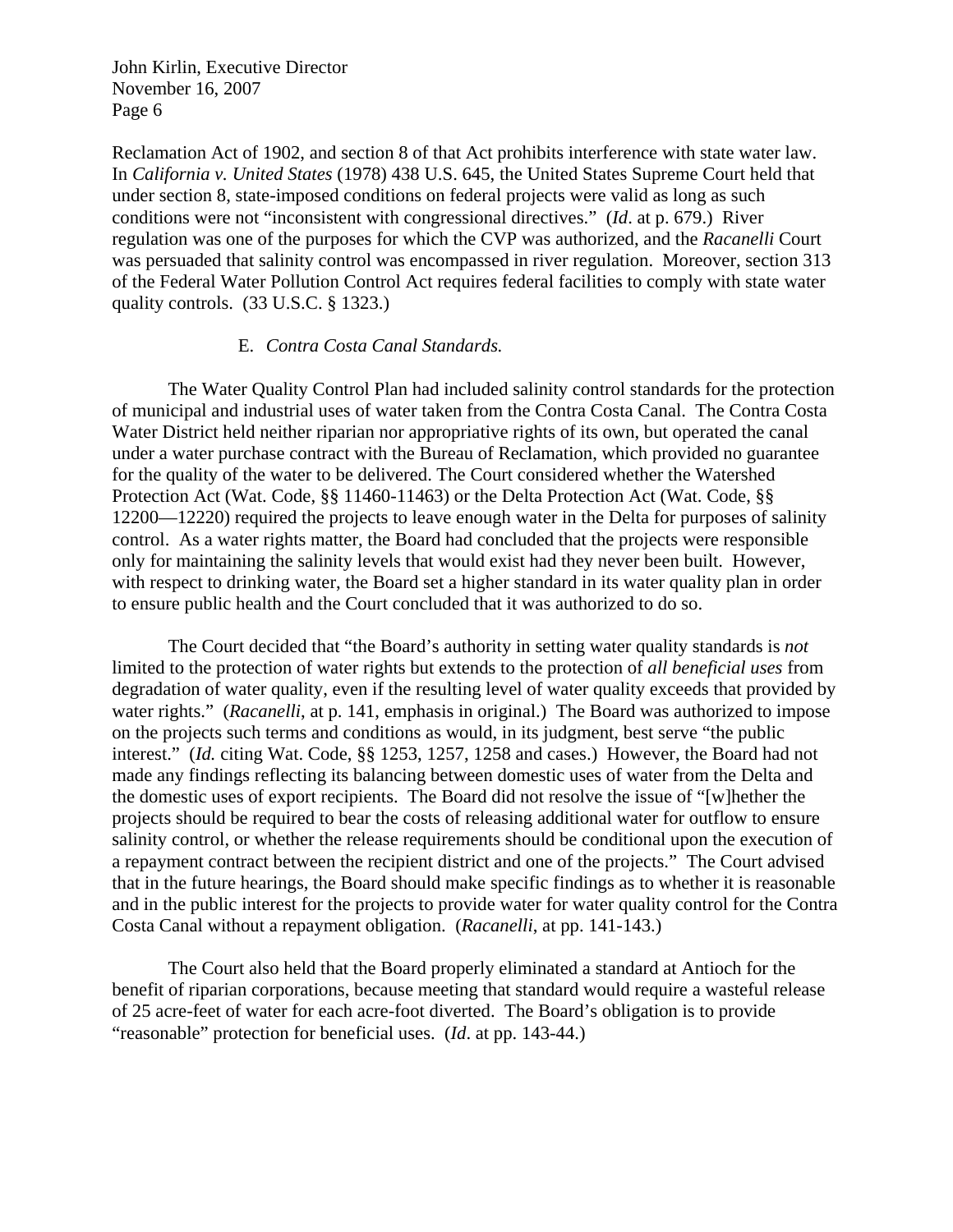## F. *Impairment of Suppliers' Contract Rights.*

 The federal contractors argued that the Board's actions in imposing increased water quality standards on the projects impaired the contractors' contract rights. The Court decided that no substantial impairment of contractual rights was demonstrated. The Court reached this conclusion on two grounds. First, because the CVP's appropriations are, by definition, conditional, subject to continuing jurisdiction, the provisions of Article X, section 2, and the priorities of senior rights holders, the contractors could not have had any reasonable expectation that the contractual amounts of water would always be delivered. Moreover, the federal contracts expressly provided for governmental immunity in case of a failure to furnish the specified amounts in times of shortage. Second, the Board's action was justified as a valid exercise of the police power. (*Racanelli*, at pp. 145-48.)

# III. **Enforcement of Water Quality Standards for Nonconsumptive, Instream Uses.**

The Water Quality Control Plan included standards to protect fish and wildlife. The standards were based on modified without project conditions, using striped bass as the benchmark. The Board recognized that higher standards would be required to protect other species but concluded that those levels would result in the "virtual shutting down of the project export pumps," and was thus against the public interest.

 The Bureau argued that the Board did not identify the source of its authority to impose conditions on existing appropriative permits to protect fish and wildlife. *National Audubon Society v. Superior Court* (1983) 33 Cal.3d 419 had been issued after the trial court judgment in this case. In *National Audubon*, the California Supreme Court had clarified the applicability of the public trust doctrine to California water rights. The public trust protects nonconsumptive, instream uses such as navigation, fishing, recreation, ecology and aesthetics. The state, as trustee, retains supervisory control over the state's waters and has the power to reconsider its past allocation decisions in light of current knowledge. "No party has a vested right to appropriate water in a manner harmful to the interests protected by the public trust." (*Id*. at p. 445.) The *Racanelli* Court concluded: "In the new light of National Audubon, the Board unquestionably possessed legal authority under the public trust doctrine to exercise supervision over appropriators in order to protect fish and wildlife. That important role . . . *exists* as a matter of law itself." (*Racanelli*, *supra*, 182 Ca.App.3d, at p. 150, emphasis in original.)

 Environmental groups, as friends of the court, had argued that the Board should have provided even greater protection to fish and wildlife in the Delta. The court stated that whether the standards are in fact reasonable was a factual question that would have required an examination of the evidentiary record. However, the Court assumed that in its new hearings, the Board would be guided by the lessons of *National Audubon* and would consider whether a higher standard for the protection of fish and wildlife is reasonable and in the public interest. (*Id*. at pp. 151-52.)